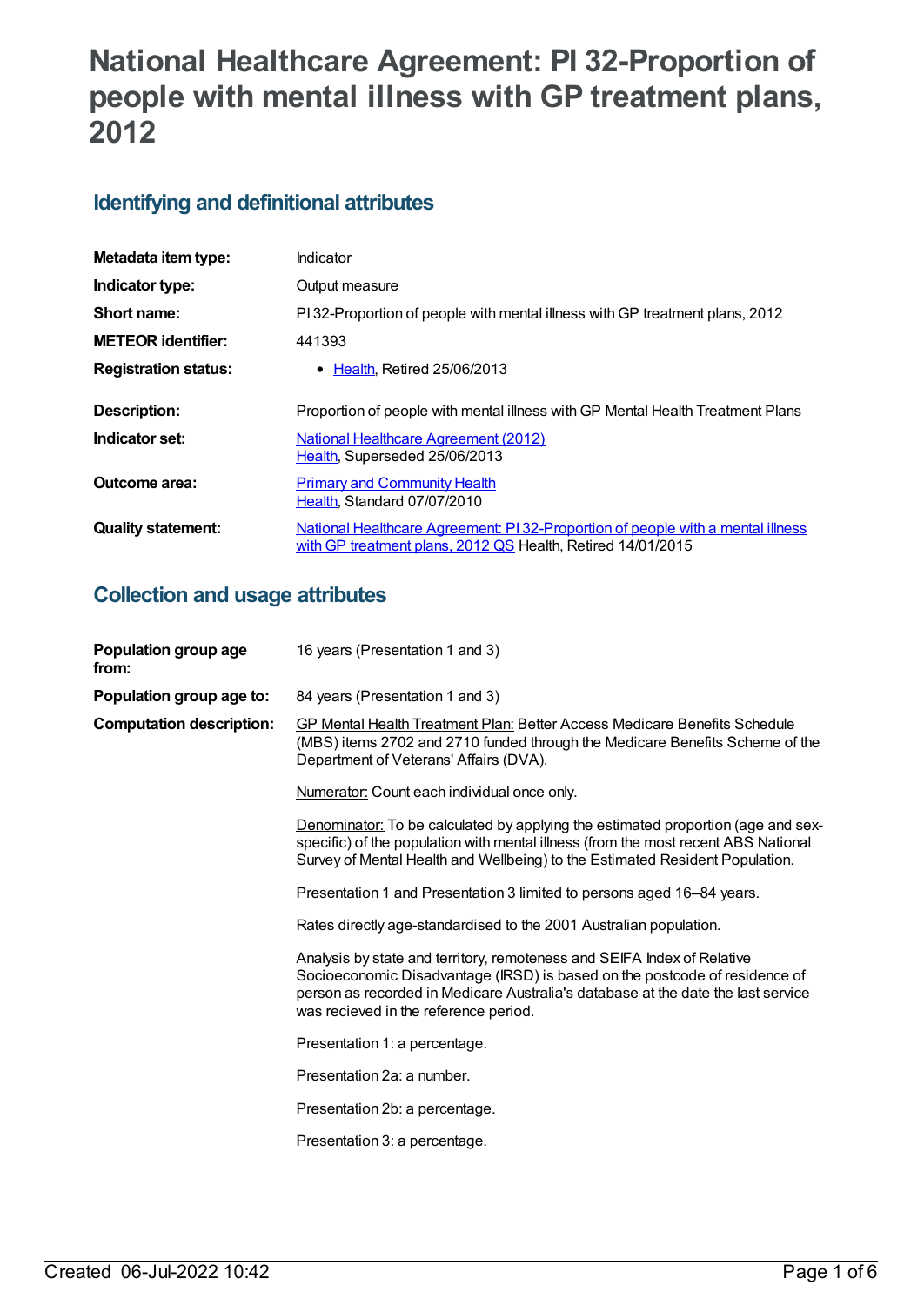| <b>Computation:</b>      | Presentation 1:100 x (Numerator ÷ Denominator)                                                                                                        |  |
|--------------------------|-------------------------------------------------------------------------------------------------------------------------------------------------------|--|
|                          | Presentation 2a: Numerator only                                                                                                                       |  |
|                          | Presentation 2b: Age specific rate 100 x (Numerator ÷ Denominator)                                                                                    |  |
|                          | Presentation 3:100 x (Numerator $\div$ Denominator)                                                                                                   |  |
|                          | Medicare Benefits Scheme and Department of Veterans' Affairs data combined.                                                                           |  |
| Numerator:               | Number of persons with a GP Mental Health Treatment Plan funded through the<br>Medicare Benefits Scheme or the Department of Veterans' Affairs (DVA). |  |
| Numerator data elements: | Data Element / Data Set-                                                                                                                              |  |
|                          | Data Element                                                                                                                                          |  |
|                          | MBS item number                                                                                                                                       |  |
|                          | Data Source                                                                                                                                           |  |
|                          | Medicare (MBS) data                                                                                                                                   |  |
|                          | Guide for use                                                                                                                                         |  |
|                          | Data source type: Administrative by-product data                                                                                                      |  |
| Denominator:             | Estimated number of people with mental illness                                                                                                        |  |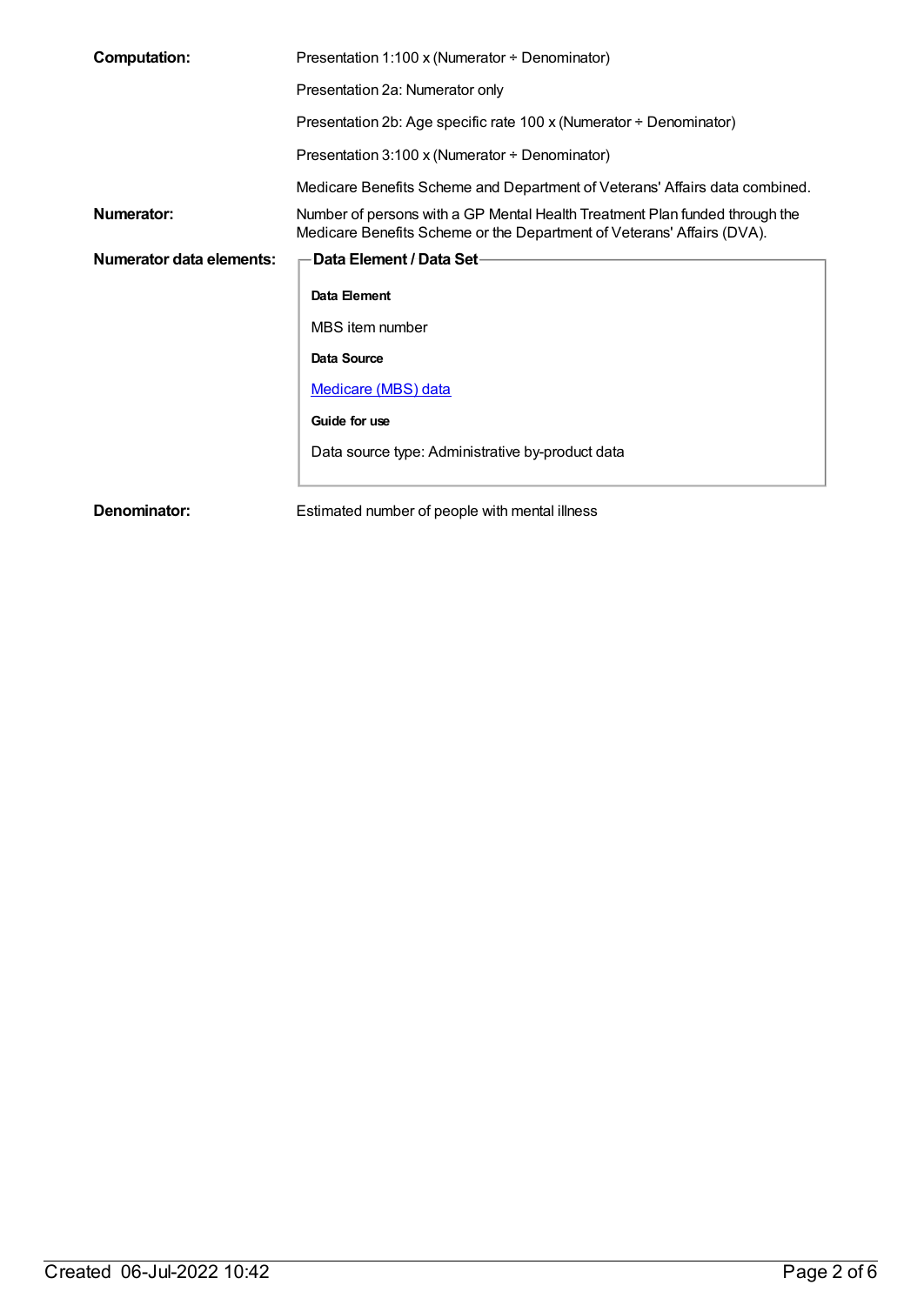#### **Denominator data elements:**

#### **Data Element / Data Set**

#### **Data Element**

Person—estimated resident population of Australia

#### **Data Source**

ABS Estimated resident population (total [population\)](https://meteor.aihw.gov.au/content/393625)

#### **Guide for use**

Data source type: Census-based plus administrative by-product data

#### **Data Element / Data Set**

#### **Data Element**

Persons exhibiting symptoms of a mental illness (based on ICD-10 mental disorder) in the last 12 months

**Data Source**

ABS 2007 National Survey of Mental Health and [Wellbeing](https://meteor.aihw.gov.au/content/394995)

#### **Guide for use**

Data source type: Survey

#### **Data Element / Data Set**

[Person—sex,](https://meteor.aihw.gov.au/content/287316) code N

**Data Source**

ABS 2007 National Survey of Mental Health and [Wellbeing](https://meteor.aihw.gov.au/content/394995)

**Guide for use**

Data source type: Survey

### **Data Element / Data Set**

[Person—age,](https://meteor.aihw.gov.au/content/303794) total years N[NN]

#### **Data Source**

ABS 2007 National Survey of Mental Health and [Wellbeing](https://meteor.aihw.gov.au/content/394995)

**Guide for use**

Data source type: Survey

**Disaggregation:** 2008–09 and 2009–10 (updated to include DVA data), and 2010–11:

Presentation 1: State and territory

Presentation 2a: State and territory by 10 year age group

Presentation 2b: State and territory by 10 year age group

Presentation 3: Nationally, by remoteness (Australian Standard Geographical Classification Remoteness Structure) and SEIFA Index of Relative Socioeconomic Disadvantage (IRSD) quintiles

Some disaggregations may result in numbers too small for publication.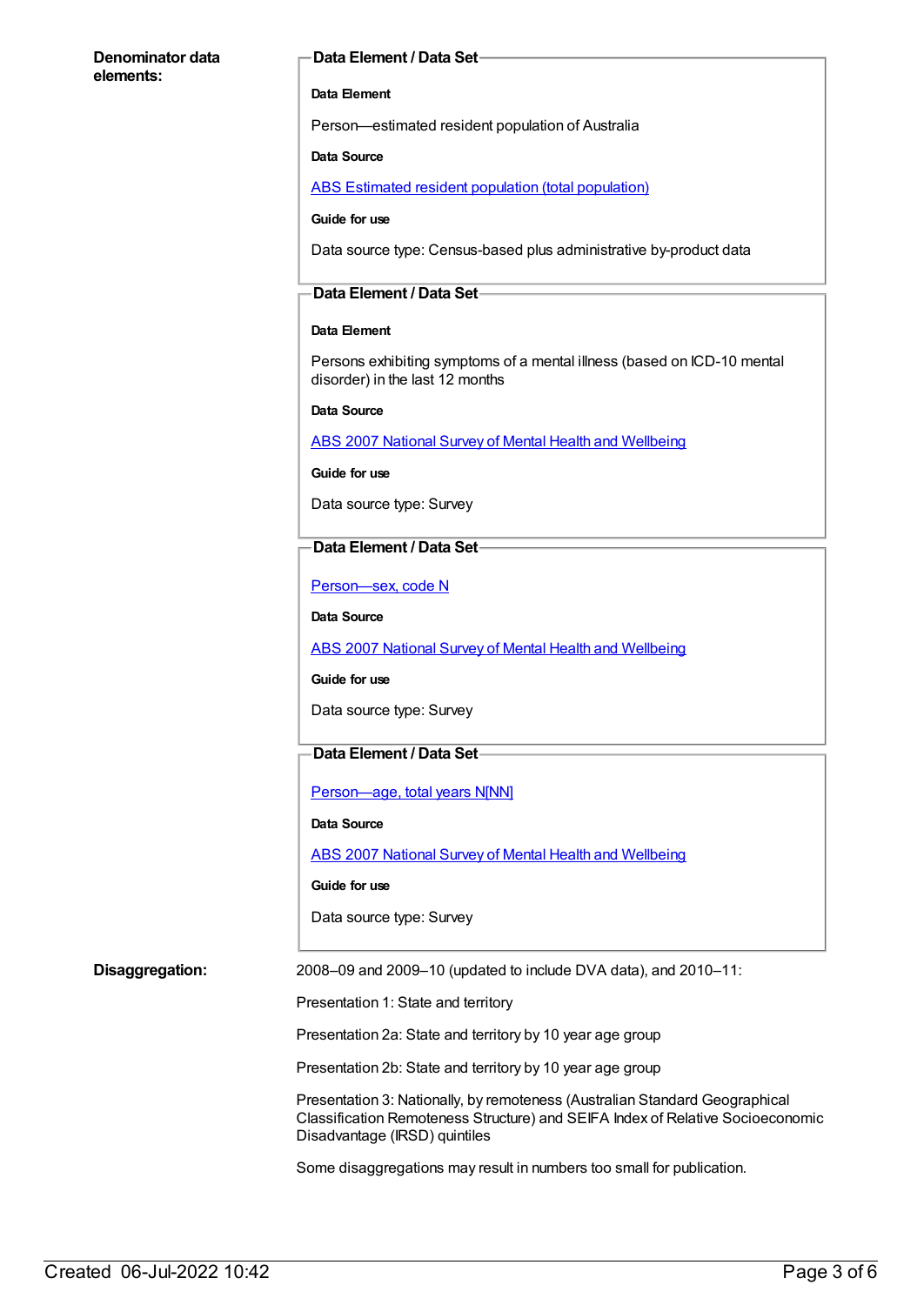| <b>Disaggregation data</b><br>elements: | Data Element / Data Set-                                                                                                                                                                                  |
|-----------------------------------------|-----------------------------------------------------------------------------------------------------------------------------------------------------------------------------------------------------------|
|                                         | Data Element                                                                                                                                                                                              |
|                                         | Person-age                                                                                                                                                                                                |
|                                         | Data Source                                                                                                                                                                                               |
|                                         | Medicare (MBS) data                                                                                                                                                                                       |
|                                         | Guide for use                                                                                                                                                                                             |
|                                         | Data source type: Administrative by-product data                                                                                                                                                          |
|                                         | Data Element / Data Set-                                                                                                                                                                                  |
|                                         |                                                                                                                                                                                                           |
|                                         | Data Element                                                                                                                                                                                              |
|                                         | Person-area of usual residence                                                                                                                                                                            |
|                                         | Data Source                                                                                                                                                                                               |
|                                         | Medicare (MBS) data                                                                                                                                                                                       |
|                                         | Guide for use                                                                                                                                                                                             |
|                                         | Data source type: Administrative by-product data<br>Used for disaggregation by state/territory, remoteness and SEIFA IRSD.                                                                                |
| <b>Comments:</b>                        | Most recent data available for 2012 CRC report:                                                                                                                                                           |
|                                         | Numerator: 2010-11                                                                                                                                                                                        |
|                                         | Denominator: based on 2007 denominator (adjusted using ABS 2009 Estimated<br>Resident Population).                                                                                                        |
|                                         | MBS and DVA item numbers change over time. Extracted data may include<br>historical item numbers that are no longer current but have been processed by<br>Medicare Australia within the reference period. |

### **Representational attributes**

| <b>Representation class:</b> | Percentage |
|------------------------------|------------|
| Data type:                   | Real       |
| Unit of measure:             | Person     |
|                              |            |

# **Format:** NN[N].N

### **Indicator conceptual framework**

| <b>Framework and</b> | <b>Effectiveness</b> |
|----------------------|----------------------|
| dimensions:          |                      |
|                      | Accessibility        |

### **Data source attributes**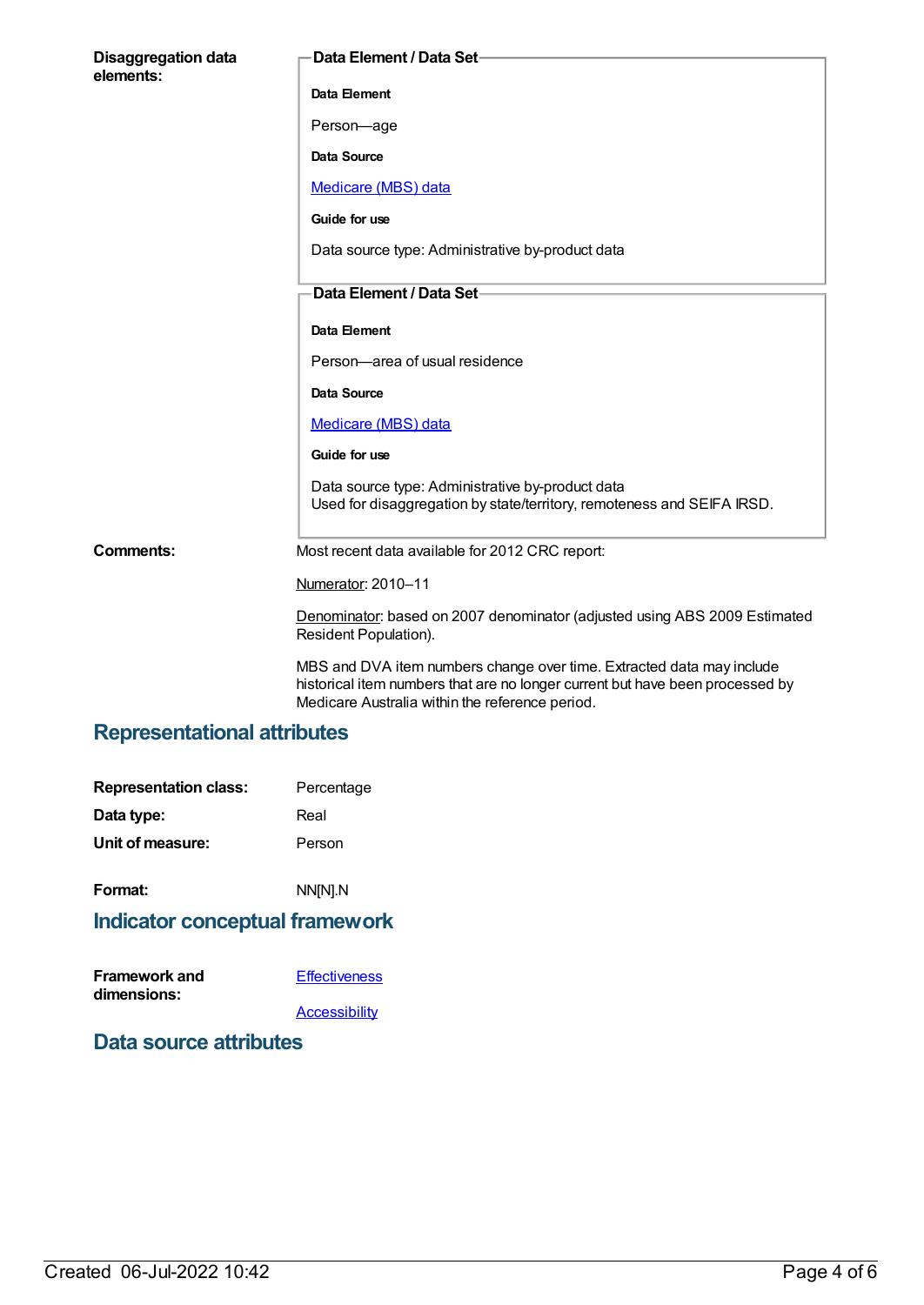| Data sources: | <b>Data Source</b>                                       |
|---------------|----------------------------------------------------------|
|               | ABS Estimated resident population (total population)     |
|               | Frequency                                                |
|               | Quarterly                                                |
|               | <b>Quality statement</b>                                 |
|               | ABS Estimated resident population (total population), QS |
|               | Data custodian                                           |
|               | <b>Australian Bureau of Statistics</b>                   |
|               | <b>Data Source</b>                                       |
|               | Medicare (MBS) data                                      |
|               | Frequency                                                |
|               | Annually                                                 |
|               | Data custodian                                           |
|               | Department of Health                                     |
|               | <b>Data Source</b>                                       |
|               | ABS 2007 National Survey of Mental Health and Wellbeing  |
|               | Frequency                                                |
|               | 10 years                                                 |
|               | Data custodian                                           |
|               | <b>Australian Bureau of Statistics</b>                   |

# **Accountability attributes**

| <b>Reporting requirements:</b>                                                   | National Healthcare Agreement              |
|----------------------------------------------------------------------------------|--------------------------------------------|
| <b>Organisation responsible</b><br>for providing data:                           | Australian Institute of Health and Welfare |
| <b>Further data development / Specification: Interim</b><br>collection required: |                                            |

**Source and reference attributes**

## **Relational attributes**